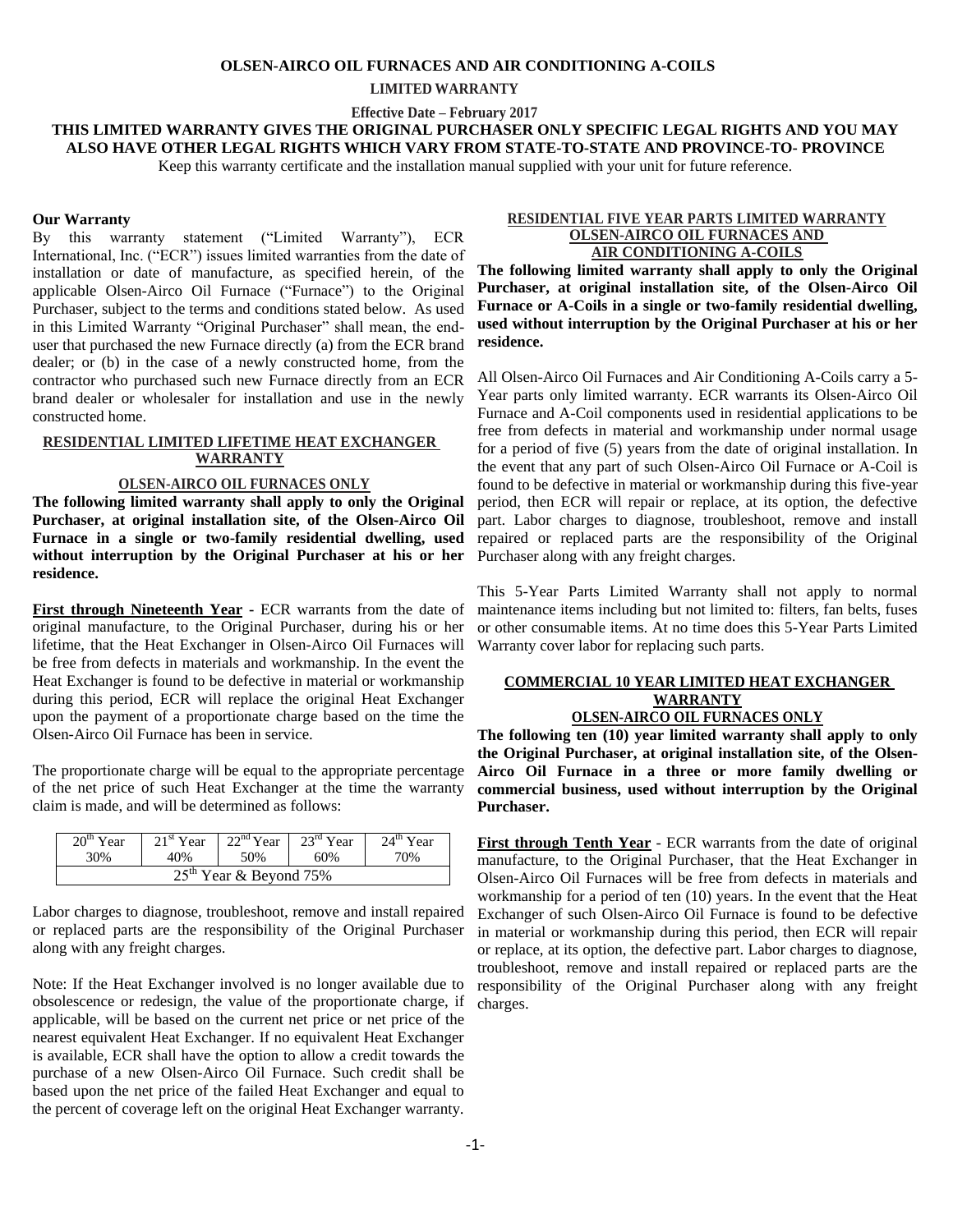#### **OLSEN-AIRCO OIL FURNACES AND AIR CONDITIONING A-COILS**

#### **LIMITED WARRANTY**

 **Effective Date – February 2017**

# **THIS LIMITED WARRANTY GIVES THE ORIGINAL PURCHASER ONLY SPECIFIC LEGAL RIGHTS AND YOU MAY ALSO HAVE OTHER LEGAL RIGHTS WHICH VARY FROM STATE-TO-STATE AND PROVINCE-TO- PROVINCE**

Keep this warranty certificate and the installation manual supplied with your unit for future reference.

#### **COMMERCIAL ONE YEAR PARTS LIMITED WARRANTY OLSEN-AIRCO OIL FURNACES ONLY**

**The following limited warranty shall apply to only the Original Purchaser, at original installation site, of the Olsen-Airco Oil Furnace in a three or more family dwelling or commercial business, used without interruption by the Original Purchaser.**

All Olsen-Airco Oil Furnaces installed in a commercial application carry a one (1) Year parts only limited warranty. ECR warrants its Olsen-Airco Oil Furnace components used in commercial applications to be free from defects in material and workmanship under normal usage for a period of one (1) year from the date of original installation. In the event that any part of such Olsen-Airco Oil Furnace is found to be defective in material or workmanship during this one-year period, then ECR will repair or replace, at its option, the defective part. Labor charges to diagnose, troubleshoot, remove and install repaired or replaced parts are the responsibility of the Original Purchaser along with any freight charges.

This 1-Year Parts Limited Warranty shall not apply to normal maintenance items including but not limited to: filters, fan belts, fuses or other consumable items. At no time does this 1-Year Parts Limited Warranty cover labor for replacing such parts.

# **EXCEPTIONS TO WARRANTY – APPLIES TO ALL WARRANTIES**

This Limited Warranty does not cover:

- 1. Shipping, labor or related material charges;
- 2. Damages or defects that affect the physical appearance of the unit but do not affect the operational characteristics of the unit;
- 3. Damages, defects or failures caused by faulty installation, misapplication, abuse, improper servicing, unauthorized alterations, improper operation or failure to comply with the specifications and recommendations of ECR set out in the installation or unit manuals provided by ECR;
- 4. Damages, defects or failures caused by installation or servicing of the unit by an unlicensed installer or serviceman, including without limitation, damages caused by the misalignment of the burner or the refractory chamber during installation (Furnaces);
- 5. Damages, defects or failures caused by installation that is not performed in compliance with all applicable federal, state and provincial laws or regulations;
- 6. Damages, defects or failures caused by improper voltage conditions or the inadequacy or interruption of electrical services;
- 7. Damages, defects or failures caused by accidents or negligent or unreasonable use or operation of the unit and its' components, including without limitation, operation beyond rated capacity and operation of electrical components at voltage other than that specified on the rating plate;
- 8. Damages, defects or failures caused by failure to protect a Furnace and its components against freezing;
- 9. Damages, defects or failures caused by the use of parts not supplied or designated by ECR or by the use of any parts recommended by ECR for use in a unit that is not manufactured by ECR;
- 10. Damages, defects or failures caused by a unit being operated in atmospheres contaminated by compounds of chlorine, halogenated hydrocarbons, or other damaging chemicals causing deterioration of components;
- 11. Damages, defects or failures caused by conditioned air (return air) supplied to the Furnace being greater than 20% from out-of doors (55°F minimum return air temperature);
- 12. Damages, defects or failures caused by the Furnace being installed downstream from a cooling coil;
- 13. Damages, defects of failures caused by operation of the unit in abnormal environmental conditions;
- 14. Damages, defects or failures as a result of using equipment not supplied by ECR.

# **LIMITATIONS/EXCLUSIONS – APPLIES TO ALL WARRANTIES**

In order to fulfill its obligations under this Limited Warranty, except as provided in the Limited Replacement Warranty set forth above, ECR's sole obligation will be to, at its option, repair or supply a replacement for the defective part, provided that, in the case of Olsen-Airco Oil Furnaces over ten (10) years old or models of Olsen-Airco Oil Furnaces no longer manufactured by ECR, ECR shall have the option to allow a credit towards the then current selling price of an equivalent new Olsen-Airco Oil Furnace. Such credit shall be based on the Depreciated Replacement Value (as defined below) of the failed part. Under no circumstances will ECR be responsible for any other costs associated with rectifying the defective part, including, without limitation, labor costs involved in diagnostic calls, costs associated with removing, servicing, or replacing defective parts, costs associated with returning the defective part to ECR, or freight and warehousing costs associated with the return of the defective part.

The furnishing of replacement parts under the terms of this Limited Warranty will apply to the original warranty period and will not serve to extend such period.

ECR shall not be liable for any default or delay in performance under this Limited Warranty, caused by any contingency beyond its control, including without limitation, a shortage or reduced supply of energy, raw material or componentry.

**ALL IMPLIED WARRANTIES OF MERCHANTABILITY AND/OR FITNESS FOR ANY PARTICULAR PURPOSE ARE LIMITED IN DURATION TO THE PERIOD OF THIS LIMITED WARRANTY AND, EXCEPT AS SET FORTH HEREIN, NEITHER ECR NOR ITS SERVANTS OR AGENTS SHALL BE LIABLE, WHETHER IN CONTRACT, IN TORT (INCLUDING BUT NOT LIMITED TO NEGLIGENCE) OR BY**